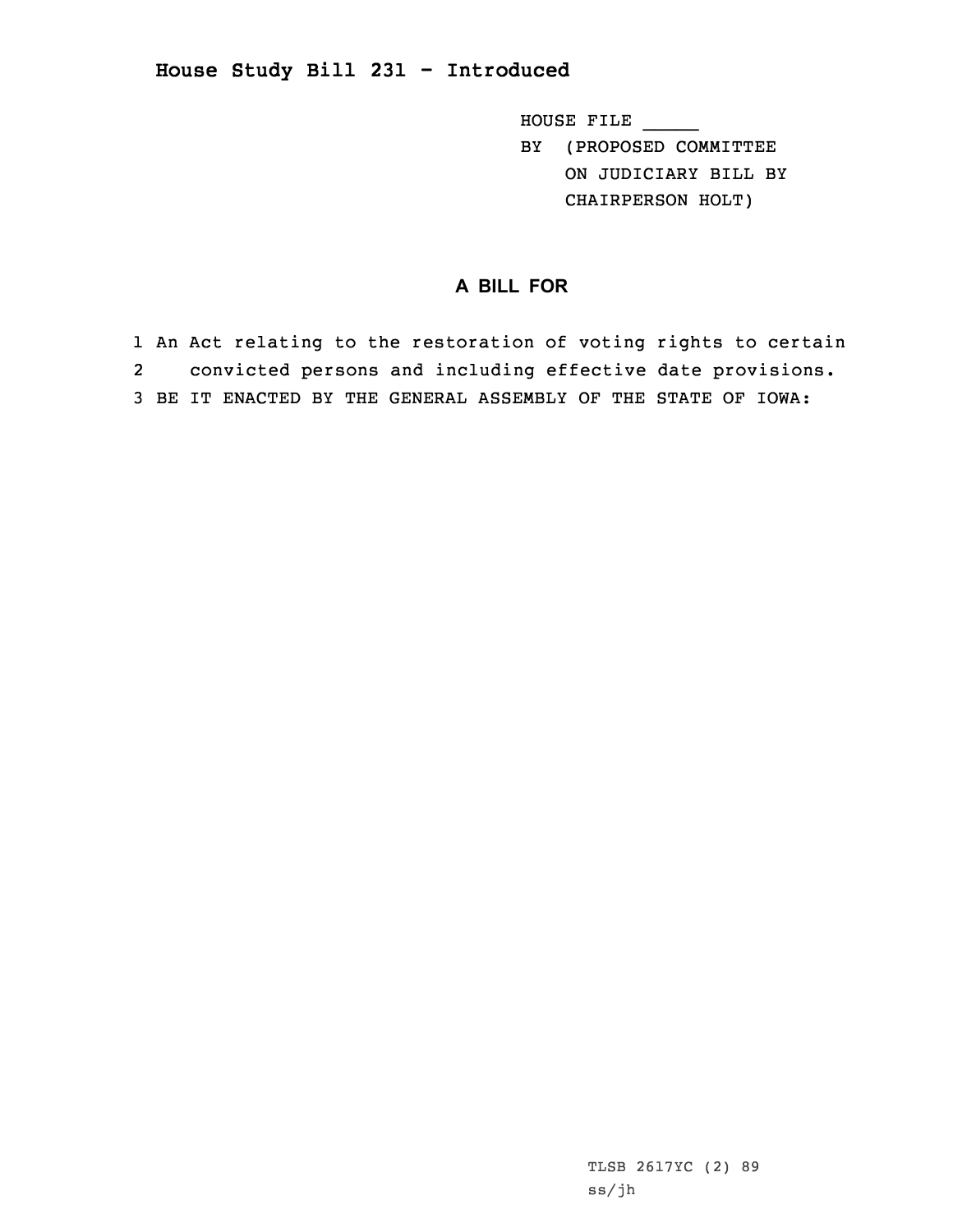1 Section 1. Section 48A.6, subsection 1, Code 2021, is 2 amended to read as follows:

 1. <sup>A</sup> person who has been convicted of <sup>a</sup> felony as defined 4 in [section](https://www.legis.iowa.gov/docs/code/2021/701.7.pdf) 701.7 $\tau$  or convicted of an offense classified as <sup>a</sup> felony under federal law, and who has not discharged the person's sentence as provided in [section](https://www.legis.iowa.gov/docs/code/2021/48A.6A.pdf) 48A.6A. If the person's rights are later restored by the governor, or by the president of the United States, the person may register to 9 vote.

10 Sec. 2. NEW SECTION. **48A.6A Discharge of sentence ——** 11 **definition.**

12 <sup>A</sup> person shall not be considered to have discharged <sup>a</sup> 13 sentence for purposes of Article II, section 5, of the 14 Constitution of the State of Iowa and [section](https://www.legis.iowa.gov/docs/code/2021/48A.6.pdf) 48A.6 unless the 15 person has done all of the following:

16 1. Completed any term of confinement, parole, and 17 probation, and completed any special sentence imposed pursuant 18 to [chapter](https://www.legis.iowa.gov/docs/code/2021/903B.pdf) 903B.

19 2. For an offense under [chapter](https://www.legis.iowa.gov/docs/code/2021/707.pdf) 707, the offense of child endangerment resulting in the death of <sup>a</sup> child or minor under section 726.6, or election misconduct in the first degree under section 39A.2, received <sup>a</sup> pardon or restoration of rights from the governor.

24 3. Paid all pecuniary damages owed to <sup>a</sup> natural person 25 imposed pursuant to [chapter](https://www.legis.iowa.gov/docs/code/2021/910.pdf) 910, as confirmed by the clerk of 26 the court.

 Sec. 3. CONTINGENT EFFECTIVE DATE. This Act takes effect upon the ratification of <sup>a</sup> constitutional amendment originating in <sup>a</sup> resolution passed during the eighty-ninth general assembly relating to the restoration of the voting rights of felons upon the discharge of <sup>a</sup> criminal sentence pursuant to Article X, section 1, of the Constitution of the State of Iowa.

33 Sec. 4. CONTINGENT REPEAL DATE. This Act is repealed if 34 <sup>a</sup> constitutional amendment relating to the restoration of 35 the voting rights of felons upon the discharge of <sup>a</sup> criminal

 $-1-$ 

LSB 2617YC (2) 89  $ss/jh$   $1/2$